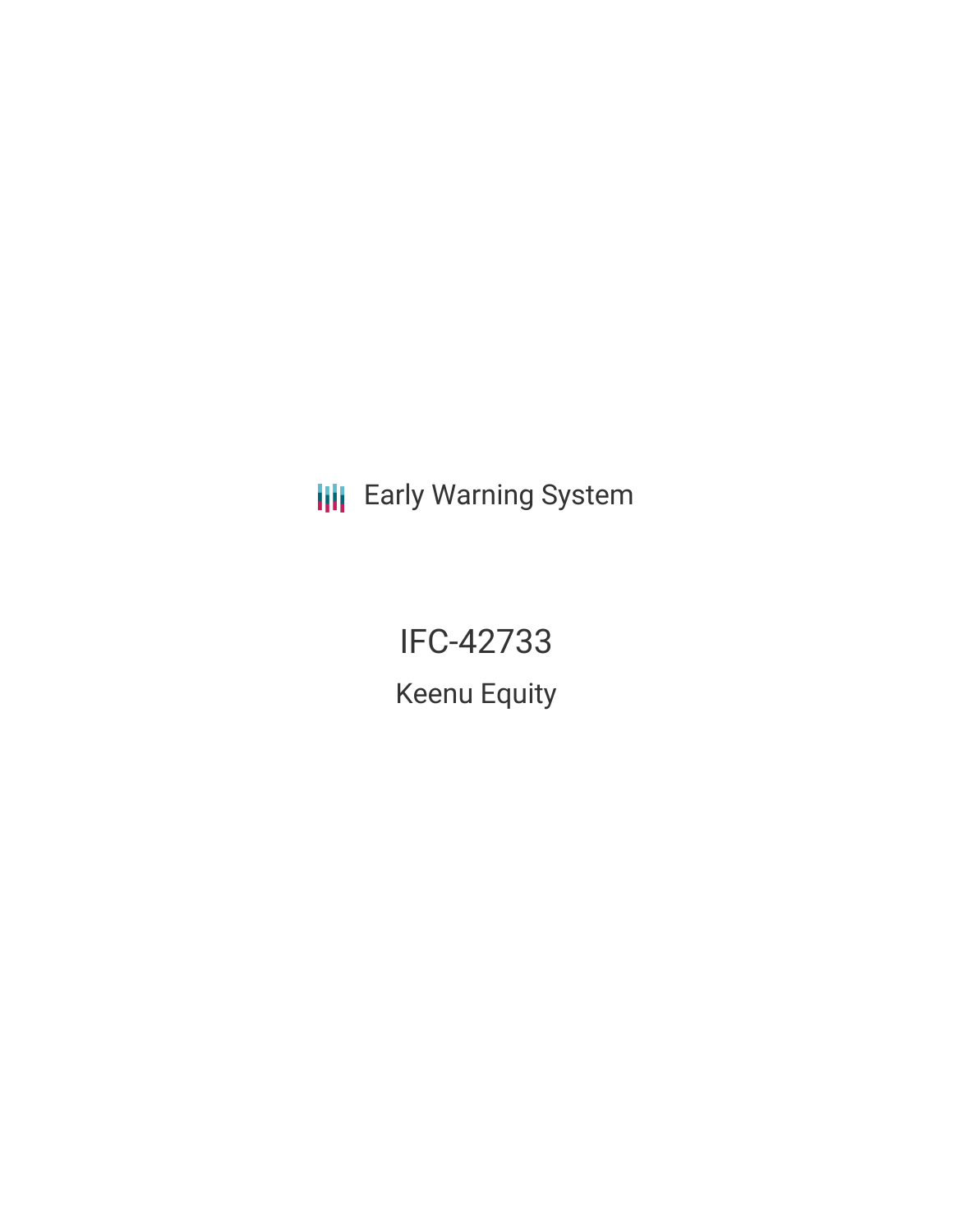| <b>Countries</b>               | Pakistan                                |
|--------------------------------|-----------------------------------------|
| <b>Financial Institutions</b>  | International Finance Corporation (IFC) |
| <b>Status</b>                  | Approved                                |
| <b>Bank Risk Rating</b>        | C                                       |
| <b>Voting Date</b>             | 2021-08-31                              |
| <b>Borrower</b>                | <b>WEMSOL PRIVATE LIMITED</b>           |
| <b>Sectors</b>                 | Finance                                 |
| <b>Investment Type(s)</b>      | Equity                                  |
| <b>Investment Amount (USD)</b> | $$5.00$ million                         |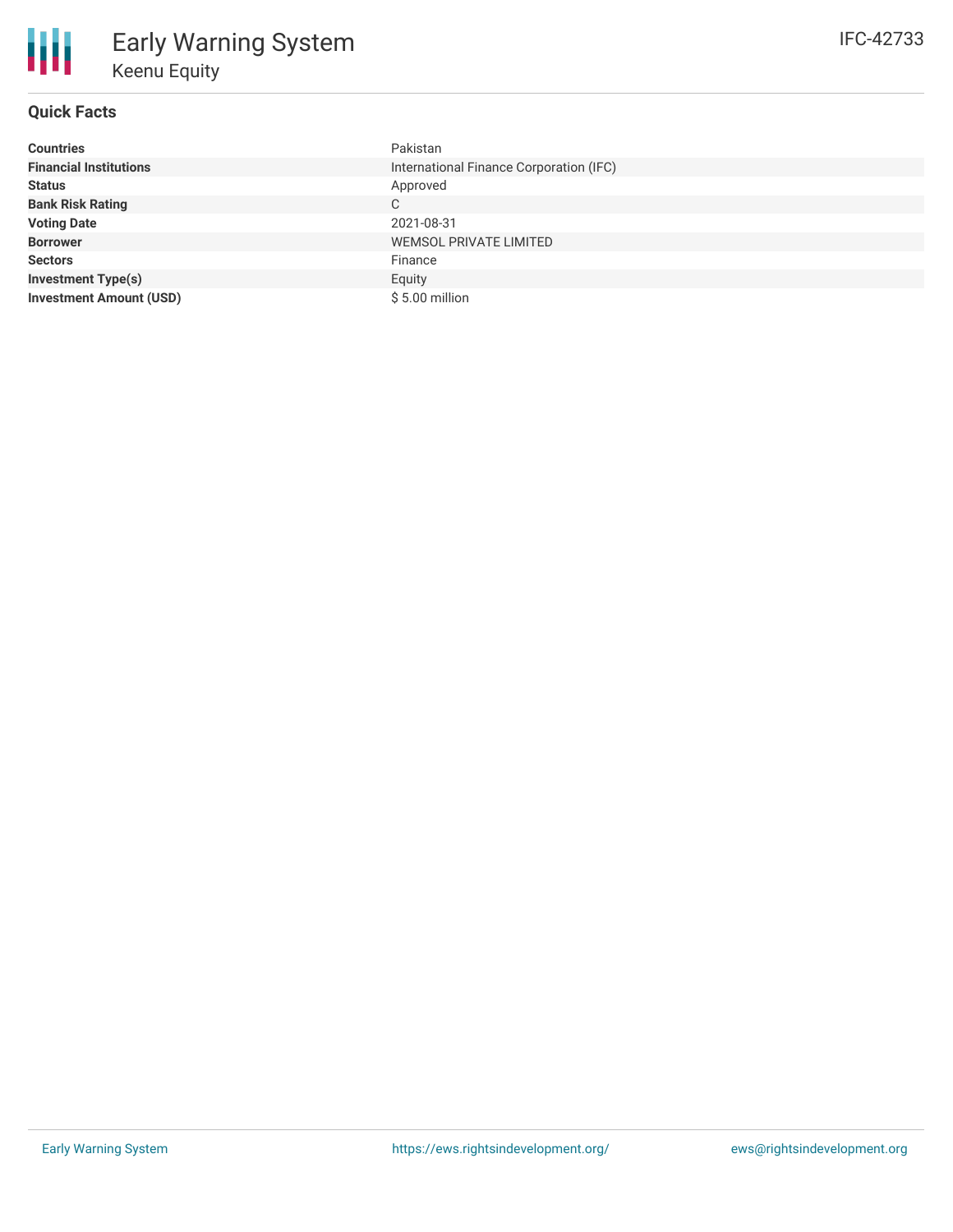

# **Project Description**

According to IFC, the proposed project consists of an equity investment by IFC of up to US\$5 million in Wemsol (Private) Limited, operating under the brand name "Keenu" ("Company"), which is the leading independent offline merchant acquirer in Pakistan. The Company enables offline merchants to accept credit / debit card payments through Point of Sale (POS) devices and offers a consumer digital wallet and an ecommerce payment gateway.

IFC anticipates that the Project will promote increased access to digital payments in Pakistan. The Project will support the Company in expanding its payment acceptance network towards the long tail end of MSMEs. IFC also anticipates that the Project will promote integration in financial services, by fostering the widespread acceptance of digital retail payments in Pakistan.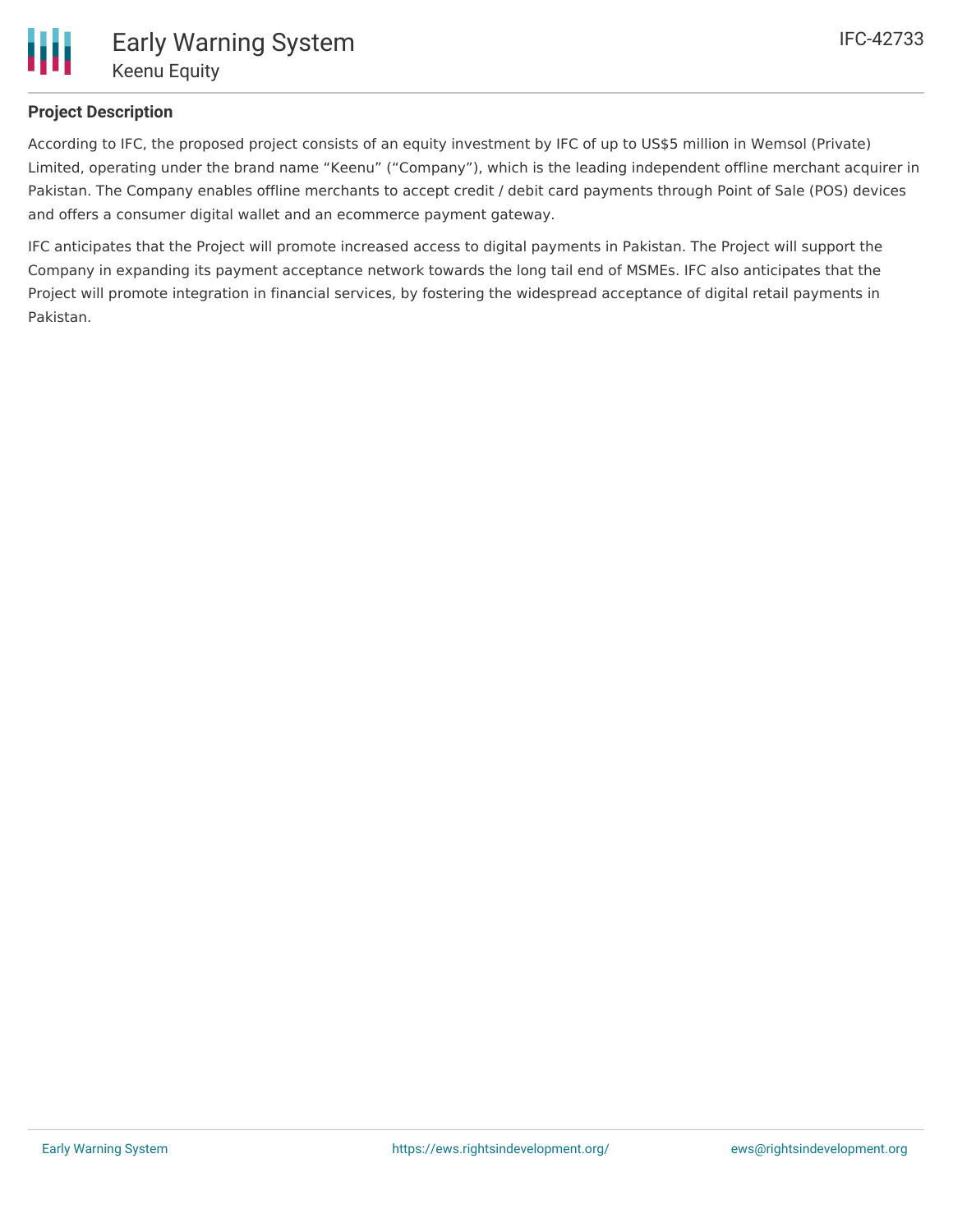#### **Investment Description**

• International Finance Corporation (IFC)

The proposed investment is up to US\$5 million in equity by IFC as part of a Series A round to enable the Company to scale its business.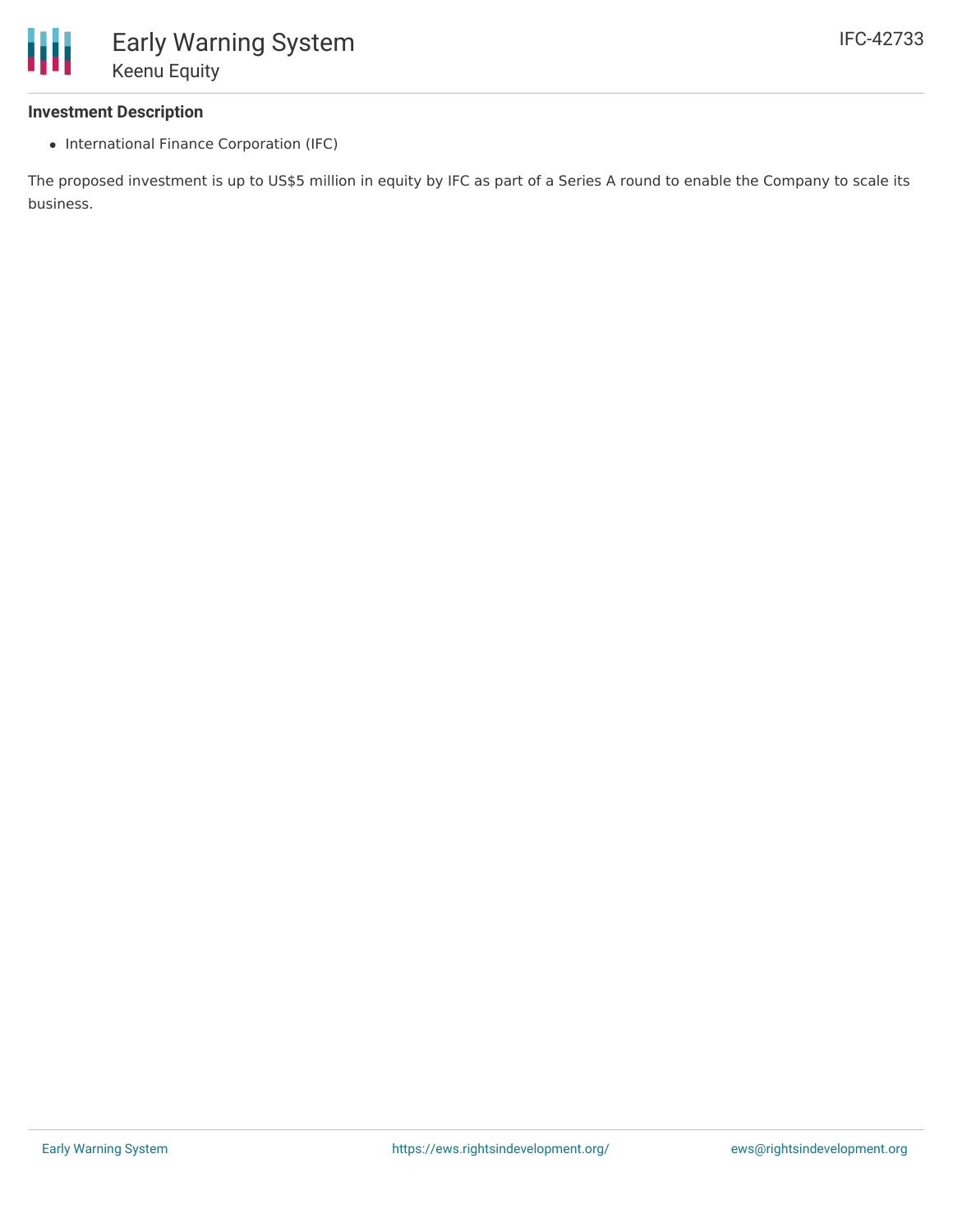

### **Private Actors Description**

Wemsol's current shareholders include Mr. Muhammad Ashraf, Mr. Syed Ejaz Hassan, Mr. Saad Niazi, and Mr. Raja Faisal Zaman.